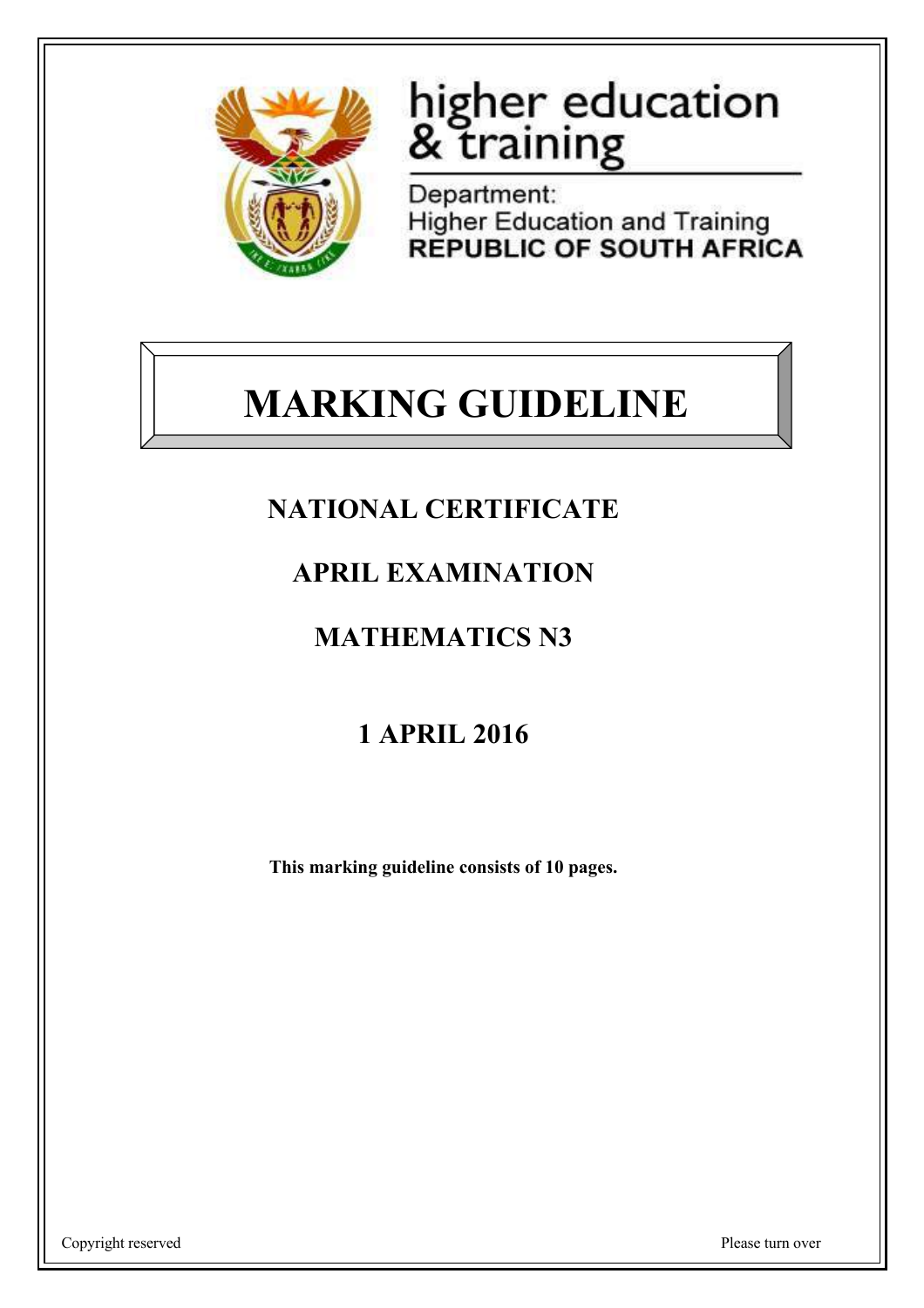MATHEMATICS N3

#### **QUESTION 1**

1.1  
\n1.1.  
\n
$$
x(3x-2) - y(3y+2)
$$
\n
$$
= 3x^2 - 2x - 3y^2 - 2y
$$
\n
$$
= 3(x^2 - y^2) - 2(x+y)
$$
\n
$$
= 3(x-y)(x+y) - 2(x+y)
$$
\n
$$
= (x+y)[3(x-y)-2]
$$
\n
$$
= (x+y)[3x-3y-2]
$$
\n(4)

 $\checkmark$ 

1.1.2 
$$
4n^{4p} + 3n^{2p} - 1
$$
  
=  $(n^{2p} + 1)(4n^{2p} - 1)$   $\checkmark$  (2)

1.2  
\n
$$
f(x) = 2x^3 + x^2 - 5x + 2
$$
\n
$$
\therefore f(1) = 2(1)^3 + (1)^2 - 5(1) + 2
$$
\n
$$
= 2 + 1 - 5 + 2
$$
\n
$$
= 0
$$
\n
$$
\therefore x - 1 \text{ is a factor of } f(x)
$$
\n
$$
x - 1 \overline{\smash)x^3 + x^2 - 5x + 2}
$$
\n
$$
2x^3 - 2x^2
$$
\n
$$
3x^2 - 5x
$$
\n
$$
3x^2 - 3x
$$

 $-2x + 2$ 

$$
\therefore f(x) = (x-1)(2x^2 + 3x - 2)
$$
  
= (x-1)(2x-1)(x+2)

 $-2x+2$ 

(5)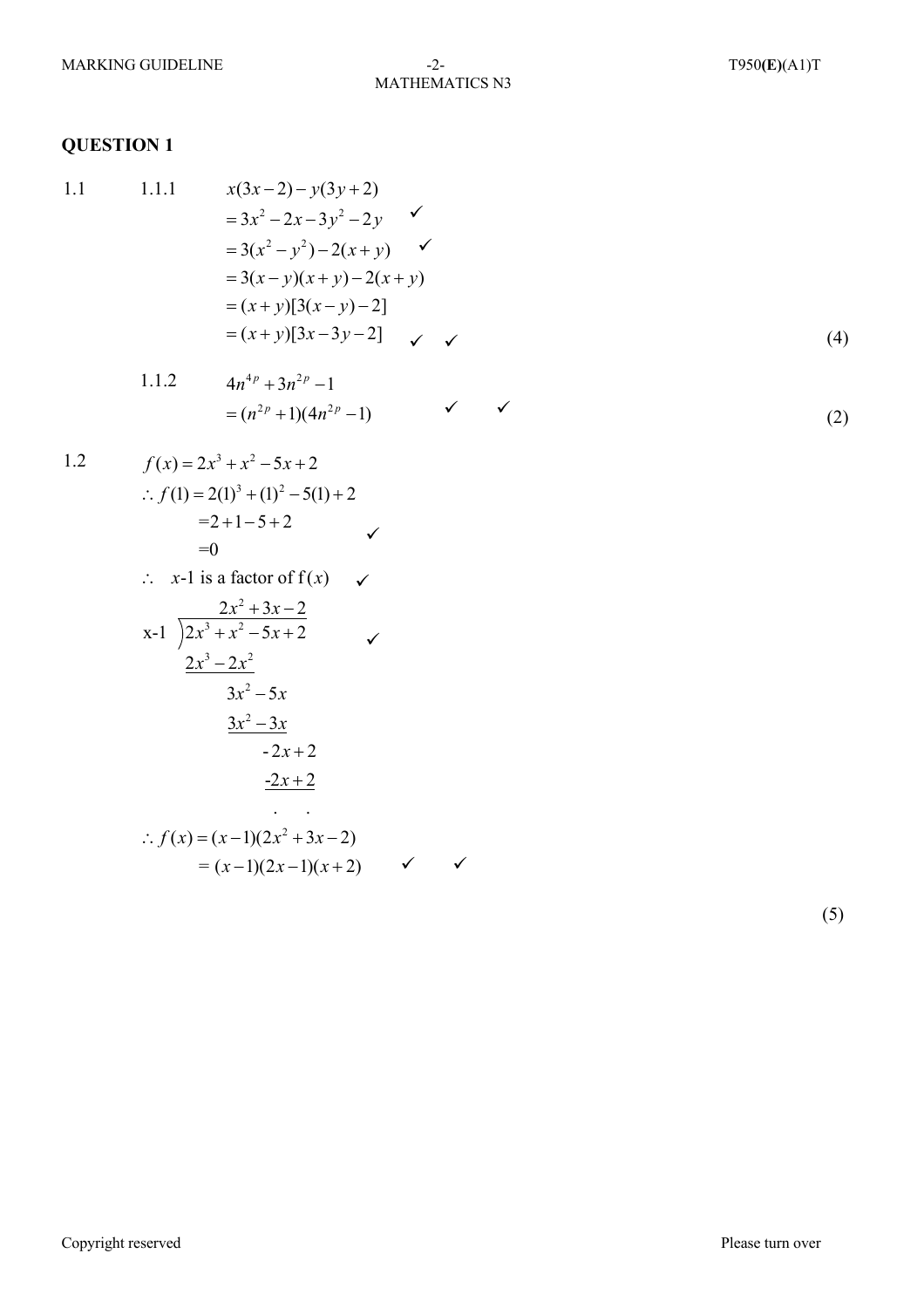1.3  
\n
$$
\frac{x-1}{x+1} - \frac{2x-1}{3-x} + \frac{2x^2 - 7x - 17}{x^2 - 2x - 3}
$$
\n
$$
= \frac{x-1}{x+1} + \frac{2x-1}{x-3} + \frac{2x^2 - 7x - 17}{(x+1)(x-3)} \checkmark
$$
\n
$$
= \frac{(x-1)(x-3) + (2x-1)(x+1) + 2x^2 - 7x - 17}{(x+1)(x-3)}
$$
\n
$$
= \frac{x^2 - 4x + 3 + 2x^2 + x - 1 + 2x^2 - 7x - 17}{(x+1)(x-3)} \checkmark
$$
\n
$$
= \frac{5x^2 - 10x - 15}{(x+1)(x-3)}
$$
\n
$$
= \frac{5(x^2 - 2x - 3)}{(x+1)(x-3)} \checkmark
$$
\n
$$
= \frac{5(x+1)(x-3)}{(x+1)(x-3)}
$$

$$
= 5\checkmark
$$

 (6) **[17]**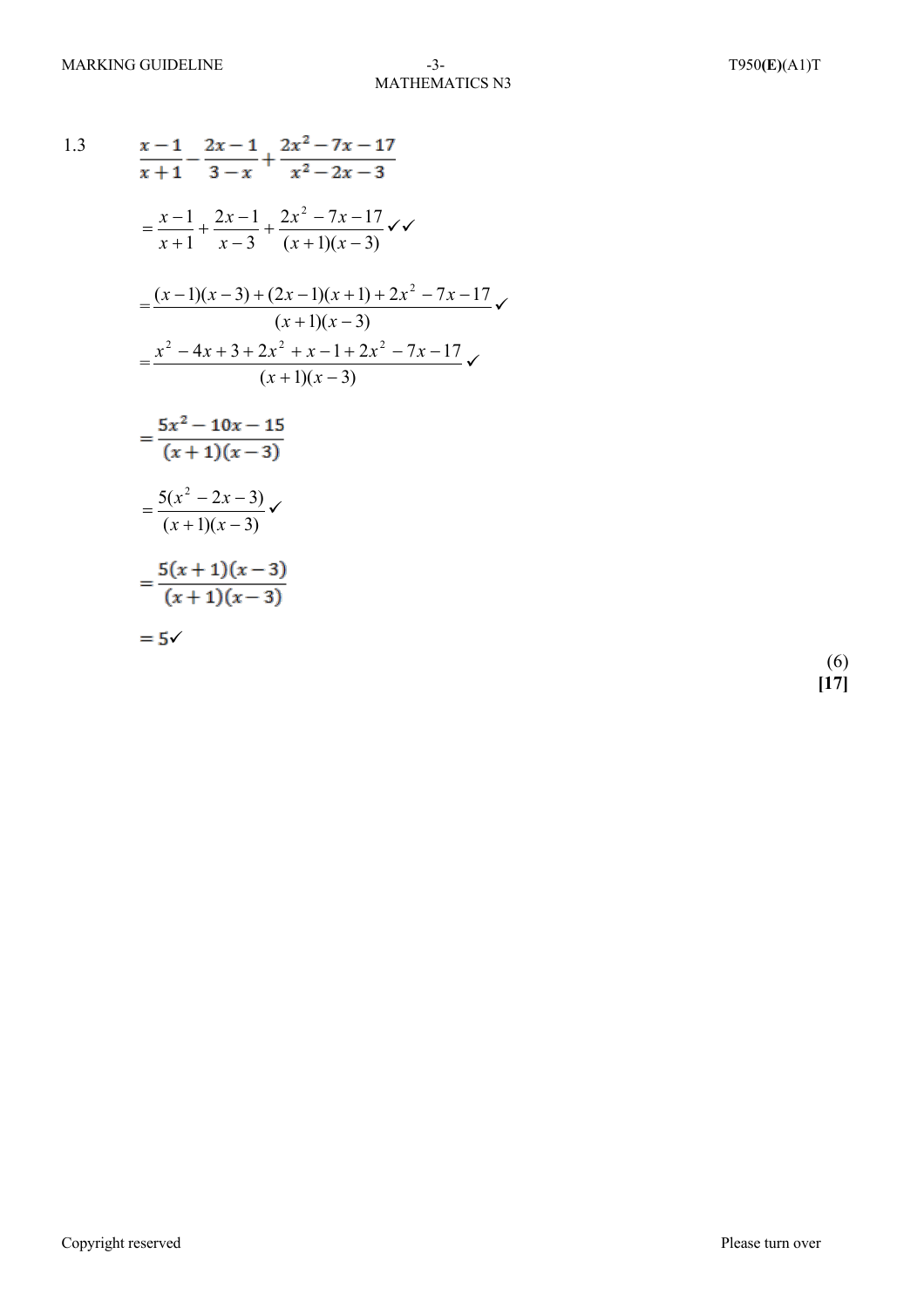2.1  
\n
$$
\frac{\sqrt{x} - \frac{1}{2\sqrt{x}}}{3x^{\frac{3}{2}}}
$$
\n
$$
= \frac{2x-1}{2x^{\frac{1}{2}}} + 3x^{\frac{3}{2}}
$$
\n
$$
= \frac{2x-1}{2x^{\frac{1}{2}}} \times \frac{1}{2x^{\frac{1}{2}}}
$$
\n
$$
= \frac{2x-1}{6x^{\frac{3}{2}}}
$$
\n2.2  
\n
$$
\log_{0.5} 128
$$
\n
$$
= \frac{\log_{2} 128}{\log_{2} \frac{1}{2}}
$$
\n
$$
= \frac{\log_{2} 2^{7}}{-\log_{2} 2}
$$
\n
$$
= -7
$$
\n2.3  
\n2.3.1  
\n
$$
\sqrt{16+3^{2x}} = 3^{x} + 2
$$
\n
$$
\therefore 16+3^{2x} = (3^{x} + 2)^{2}
$$
\n
$$
\therefore 16+3^{2x} = 3^{2x} + 4 \cdot 3^{x} + 4
$$
\n
$$
\therefore 12 = 4 \cdot 3^{x}
$$
\n
$$
\therefore 3^{x} = 3
$$
\n
$$
\therefore x = 1
$$
\n
$$
\text{TEST : If } x = 1 \text{ then } \text{LHS} = \text{RHS} = 5
$$
\n
$$
\therefore \log x - 2 = 0 \text{ or } \log(x - 2) = 0
$$
\n
$$
\therefore \log x = 2 \quad \checkmark
$$
\n
$$
x = 10^{\circ} \quad \checkmark
$$
\n
$$
x = 1
$$
\n
$$
\text{Test : If } x = 1 \text{ then } \text{LHS} = \text{RHS} = 5
$$
\n
$$
\therefore x = 10^{\circ} \quad \checkmark
$$
\n
$$
x = 2 = 1
$$
\n
$$
\therefore x = 10^{\circ} \quad \checkmark
$$
\n
$$
x = 3 \quad \checkmark
$$
\n
$$
x = 1
$$

**[16]**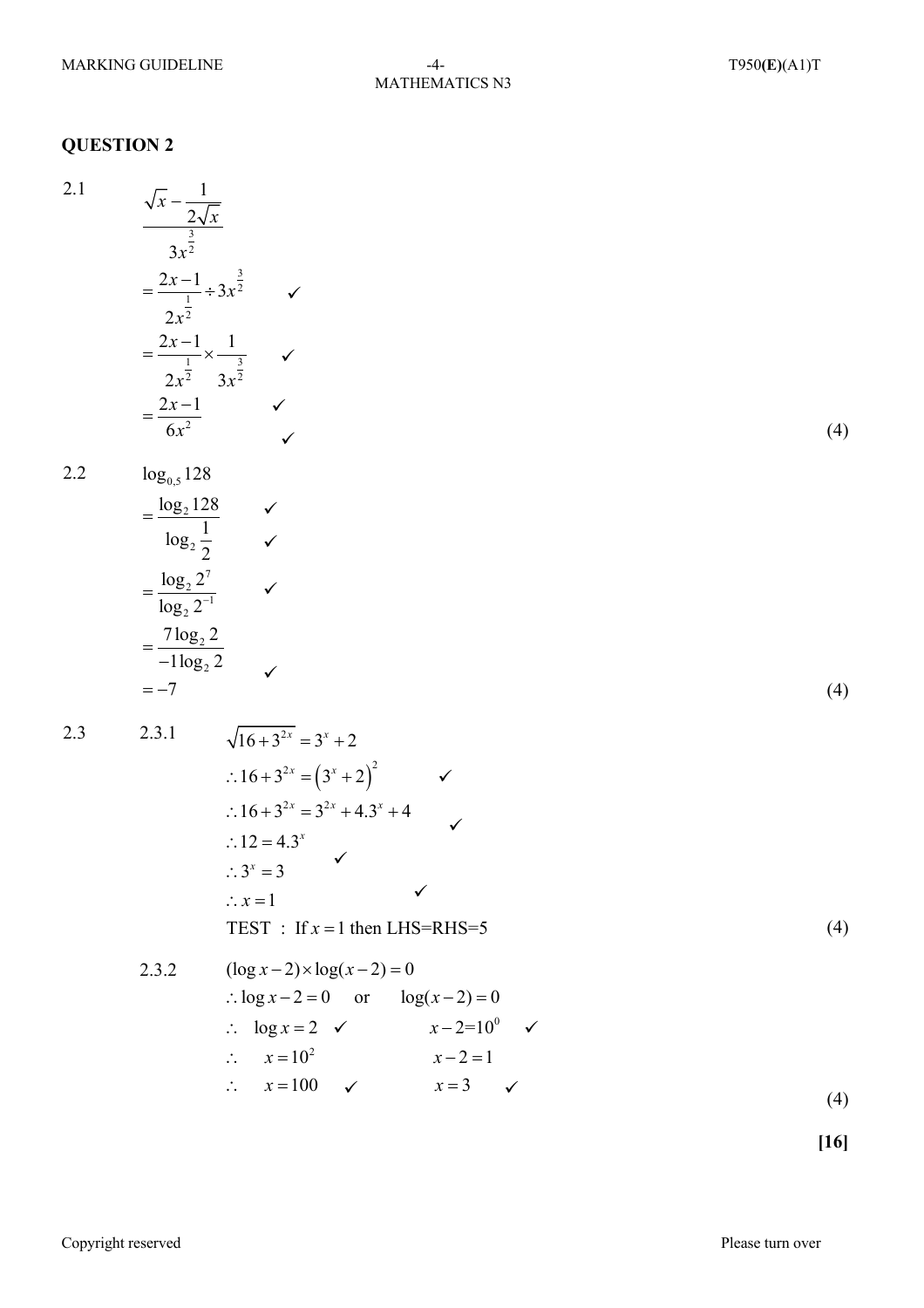- $4x = 48 2x^2$ 3.1
	- $2x^2 + 4x = 48$ 
		- $x^2 + 2x = 24$
		- $x^2 + 2x + 1 = 24 + 1$
		- $(x+1)^2 = 25$
		- $x+1=\pm\sqrt{25}$
		- $x = -1 \pm 5$

$$
x = -6 \quad or \quad x = 4 \checkmark \tag{4}
$$

$$
3.2\phantom{0}
$$

$$
D = \sqrt{\frac{x+b}{x-b}}
$$

$$
D^2 = \frac{x+b}{x-b} \checkmark
$$

$$
D^2x - D^2b = x + b \checkmark
$$

$$
D^2b + b = D^2x - x
$$

$$
b(D^2+1)=D^2x-x\checkmark
$$

$$
b = \frac{D^2x - x}{D^2 + 1} = \frac{(D^2 - 1)x}{D^2 + 1}
$$

(4)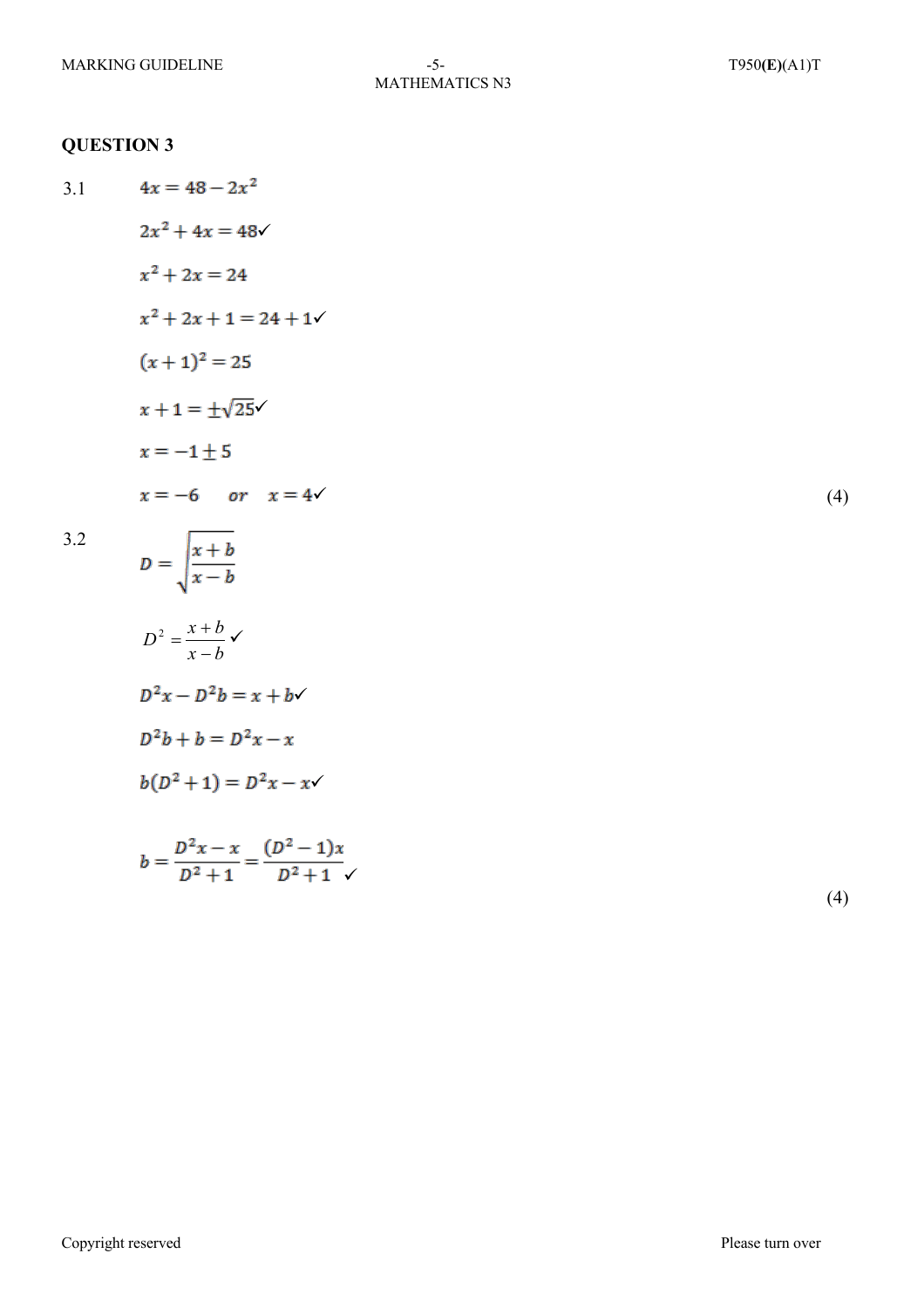$\log_\varepsilon t - \log_\varepsilon p + \log_\varepsilon w = ds$ 3.3

$$
\log_e \frac{tw}{p} = ds \checkmark
$$

$$
\frac{tw}{p} = e^{ds} \checkmark
$$

$$
w = \frac{p}{t} e^{ds} \checkmark
$$
 (3)

3.4 Deposit is R3x  
Total price is R33x  
Total amount for 9 instalments= R30x  
∴ Each monthly instalment = 
$$
R \frac{30x}{9} = R \frac{10x}{3}
$$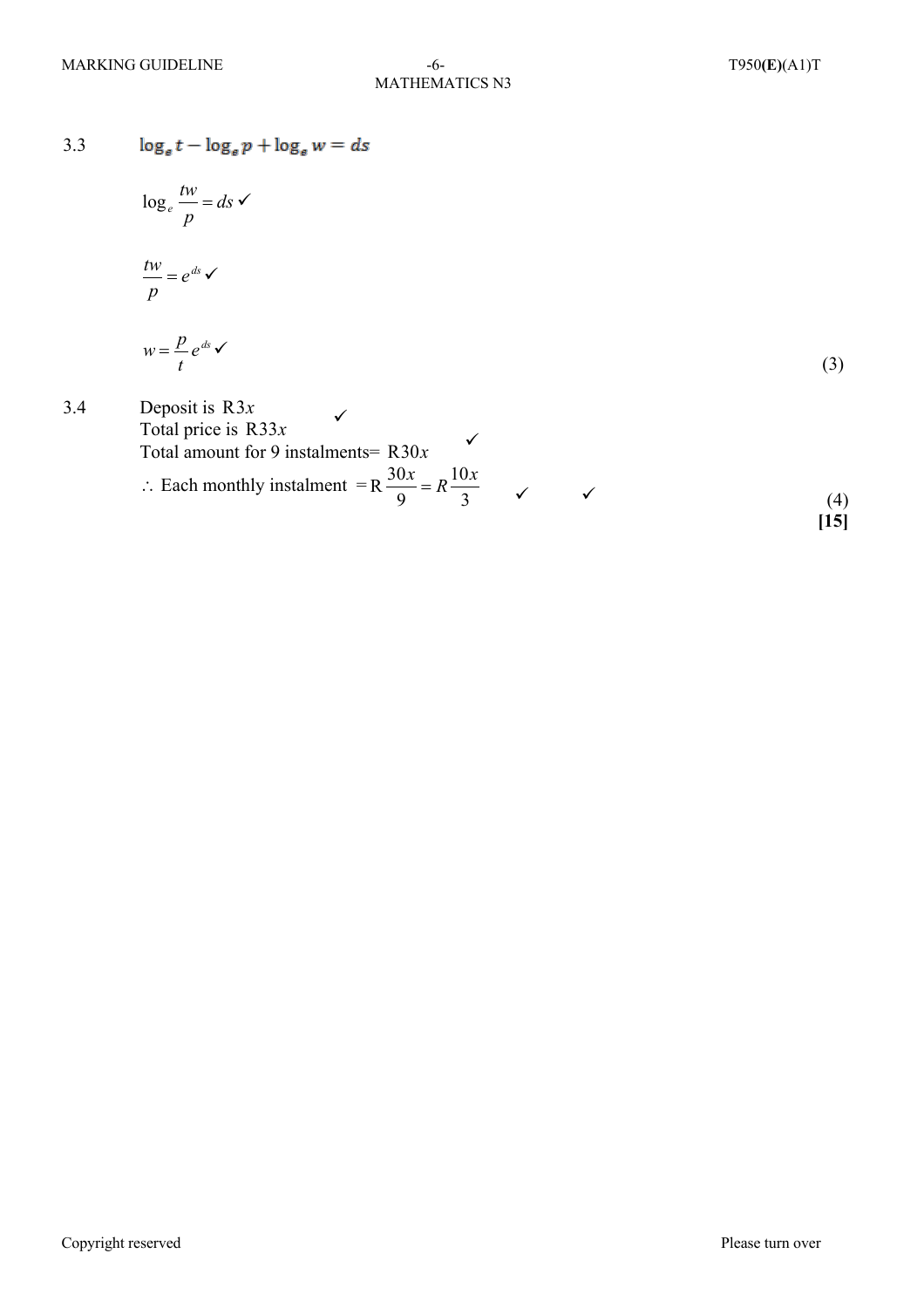## MATHEMATICS N3

#### **QUESTION 4**

4.1 4.1.1 AB = 
$$
\sqrt{(x_2 - x_1)^2 + (y_2 - y_1)^2}
$$
  
\n= $\sqrt{(4-2)^2 + (5-1)^2}$   
\n= $\sqrt{4+16}$    
\n= $\sqrt{20}$   
\n= $2\sqrt{5}$  (2)

4.1.2 BC=
$$
2\sqrt{5}
$$
  
\n $\therefore \sqrt{(0-4)^2 + (k-5)^2} = \sqrt{20}$   
\n $\therefore 16 + (k-5)^2 = 20$   
\n $\therefore (k-5)^2 = 4$   
\n $\therefore k-5 = \pm 2$ 

4.1.3 
$$
\therefore M_{AB} = \frac{5-1}{4-2} = 2 \qquad \checkmark
$$
  
\n
$$
\therefore M_{CB} = \frac{7-5}{0-4} = -\frac{1}{2} \qquad \checkmark
$$
  
\n
$$
M_{AB} \times M_{CB} = -1
$$
  
\ntherefore CB  $\perp$  AB

4.1.4 Area of 
$$
\triangle ABC = \frac{1}{2} \times \text{base} \times \text{height}
$$
  
\n
$$
= \frac{1}{2} AB \times BC
$$
\n
$$
= \frac{1}{2} \sqrt{20} \times \sqrt{20}
$$
\n
$$
= 10 \text{ units}^2
$$

(3)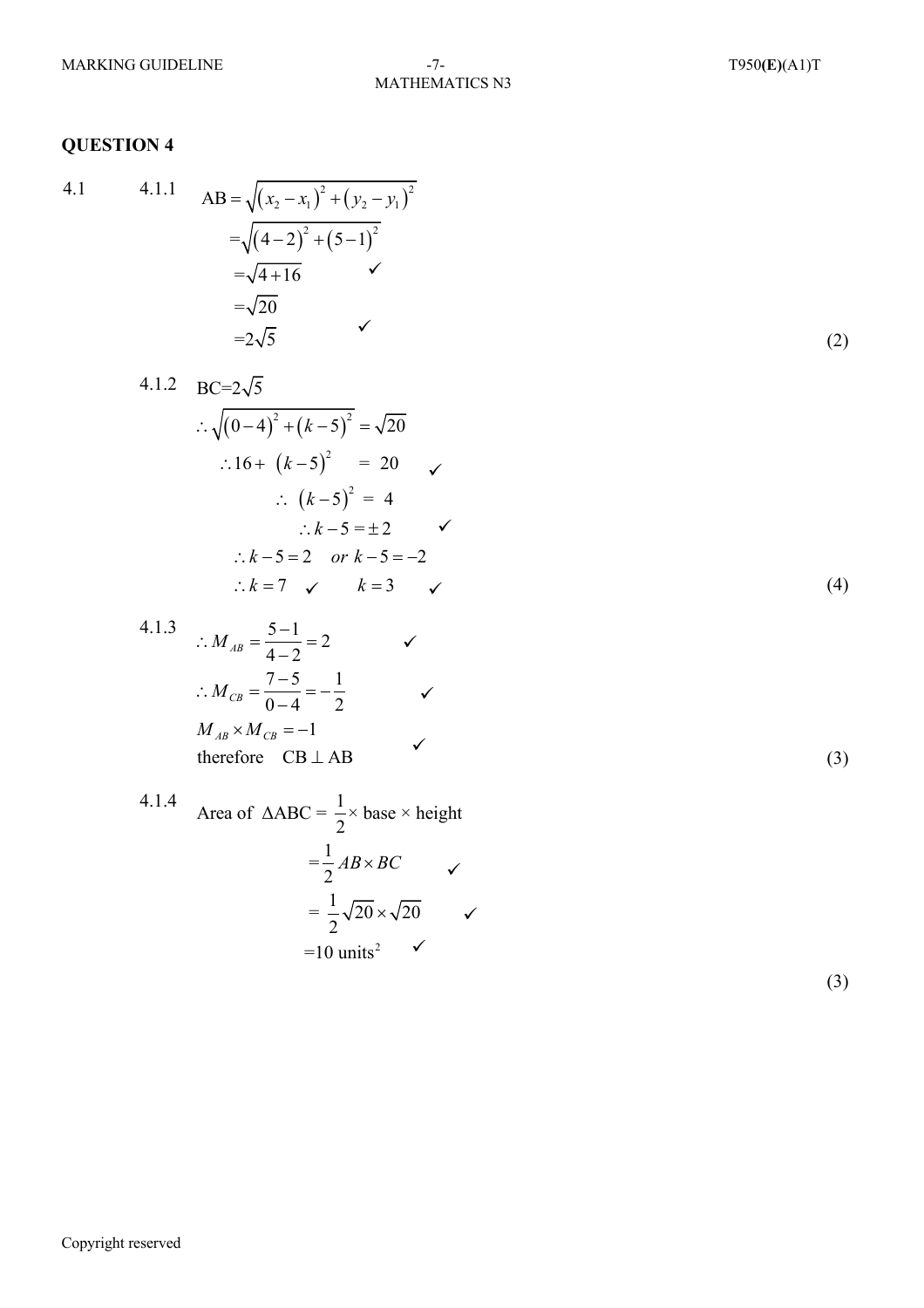

$$
\therefore \tan \theta = 1 \qquad \therefore \tan \alpha = 3
$$
\n
$$
\therefore \theta = 45^{\circ} \qquad \therefore \alpha = 71,565^{\circ} \qquad \checkmark
$$
\n
$$
\text{BAC} = \alpha - \theta = 71,565^{\circ} - 45^{\circ} = 26,565^{\circ} \qquad \checkmark
$$
\n
$$
\tag{5}
$$
\n
$$
\text{BAC} = \begin{bmatrix} 1 & 0 & 0 & 0 \\ 0 & 0 & 0 & 0 \\ 0 & 0 & 0 & 0 \\ 0 & 0 & 0 & 0 \\ 0 & 0 & 0 & 0 \\ 0 & 0 & 0 & 0 \end{bmatrix}
$$

5.1  $3x^2 + 3y^2 = 27$ 

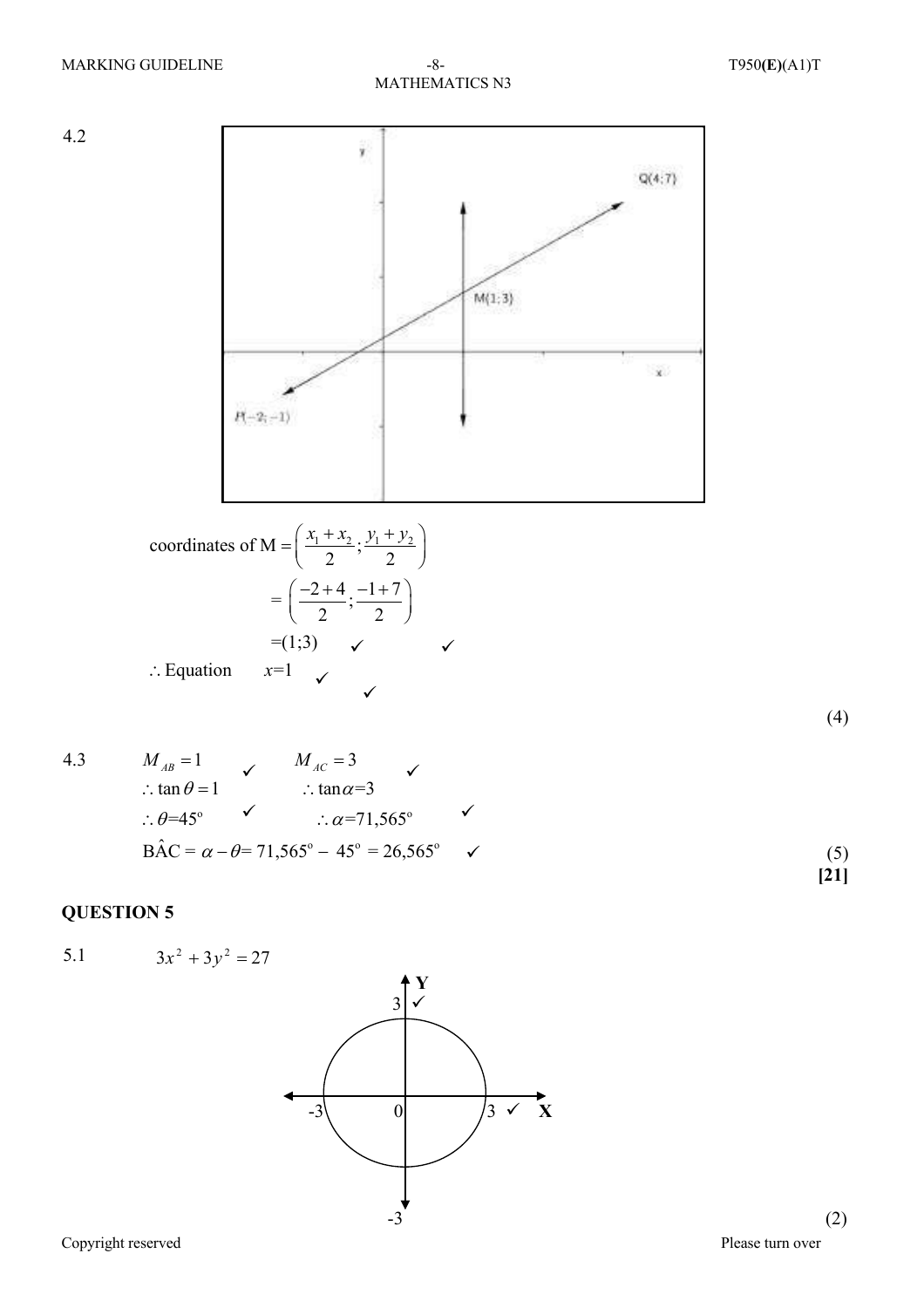MATHEMATICS N3

5.2.1 
$$
y=x^3+6x^2+9x
$$
  
\n
$$
\frac{dy}{dx} = 3x^2+12x+9
$$
\nLet  $y = 0$   
\n $\therefore$   $+3x^2+12x+9=0$   
\n $3(x^2+4x+3)=0$   
\n $(x+1)(x+3) = 0$   $\checkmark$   
\n $x = -1$  or  $x = -3$   
\n $f(-1) = -(-1)^3 - 6(-1)^2 - 9(-1) = 4$   
\n $f(-3) = -(-3)^3 - 6(-3)^2 - 9(-3) = 0$   
\nTurning points  $(-3; 0)$  and  $(-1; 4)$ 



5.3

$$
y = \frac{1}{x} + 2\sqrt{x}
$$
  
\n
$$
y = x^{-1} + 2x^{\frac{1}{2}}
$$
  
\n
$$
\frac{dy}{dx} = -x^{-2} + 2(0,5)x^{-\frac{1}{2}}
$$
  
\n
$$
\frac{dy}{dx} = -\frac{1}{x^2} + \frac{1}{\sqrt{x}}
$$

 (4) **[14]**

(3)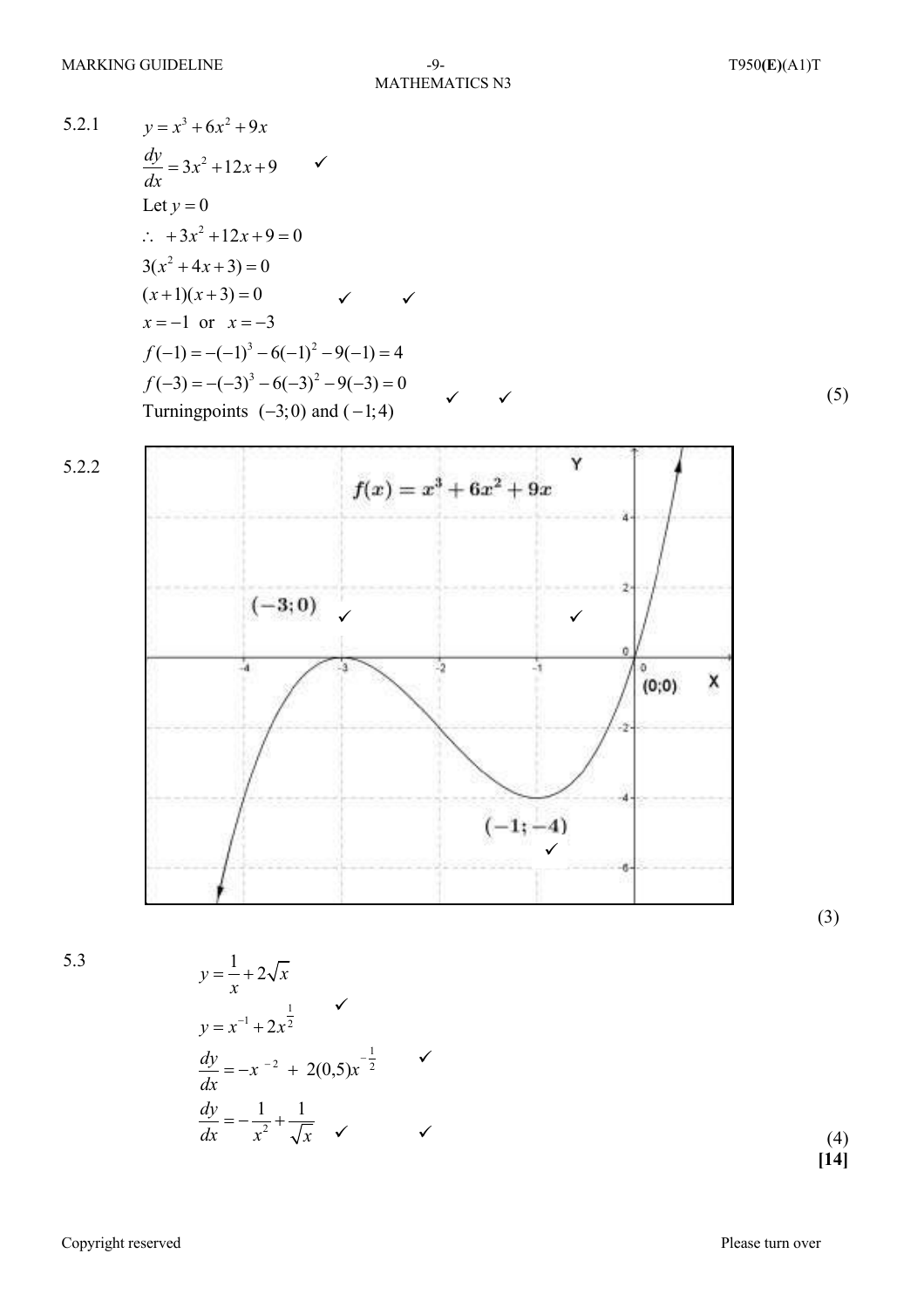6.1 LHS = 
$$
\sin^2 A + \tan^2 A + \cos^2 A
$$
  
\n=  $(\sin^2 A + \cos^2 A) + \tan^2 A \checkmark$   
\n=  $1 + \tan^2 A \checkmark \checkmark$   
\n=  $\sec^2 A = RHS \checkmark$  (4)  
\n6.2  $\sin \theta = 1 - \cos^2 \theta$   
\n $\therefore \sin \theta = \sin^2 \theta$   $\checkmark$   
\n $\therefore \sin^2 \theta - \sin \theta = 0$   
\n $\therefore \sin \theta (\sin \theta - 1) = 0$   $\checkmark$   
\n $\therefore \sin \theta = 0$  or  $\sin \theta = 1$   
\n $\therefore \theta = 0^\circ$  or  $\theta = 90^\circ$   $\checkmark$   
\nor  $\theta = 180^\circ$   $\checkmark$  (5)

$$
6.3 \qquad 6.3.1
$$

In 
$$
\triangle ABC
$$
:  
\n
$$
\frac{AB}{\sin 70^\circ} = \frac{30}{\sin 45^\circ} \quad \checkmark
$$
\n
$$
\therefore AB = \frac{30 \sin 70^\circ}{\sin 45^\circ} \quad \checkmark
$$
\n
$$
= 39,868m \tag{3}
$$

6.3.2 
$$
\ln \triangle ABD
$$
:  
\n
$$
\frac{AD}{AB} = \cos 25^{\circ}
$$
\n
$$
\therefore AD = AB \cos 25^{\circ}
$$
\n
$$
= 39,868 \times \cos 25^{\circ}
$$
\n
$$
= 36,133m
$$

(3)